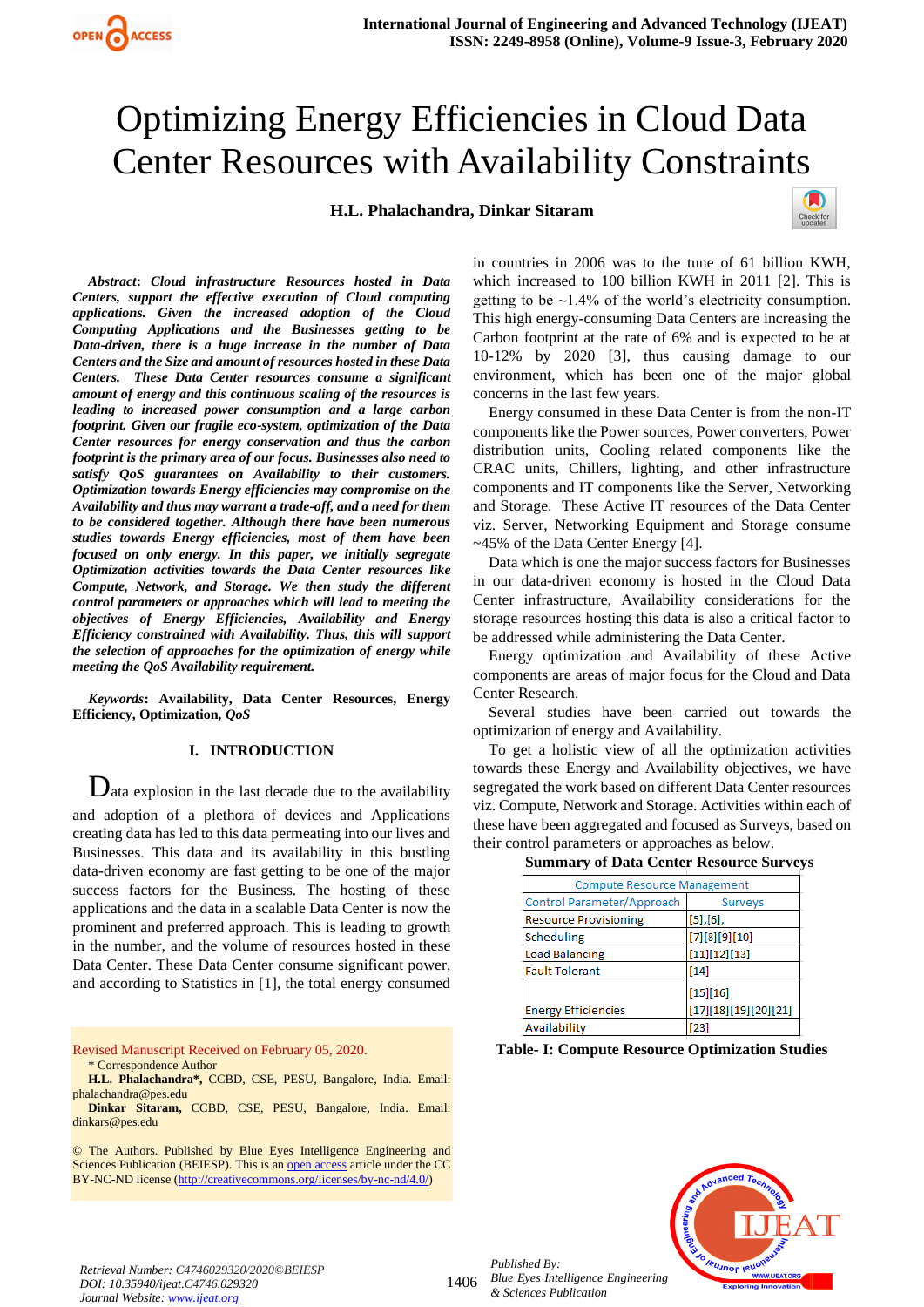| <b>Network Resource Management</b>   |                          |  |  |  |
|--------------------------------------|--------------------------|--|--|--|
| Control Parameter/Approach           | Surveys                  |  |  |  |
| Summary of Green Activities          | $[24][25]$               |  |  |  |
| <b>Dynamic Resource provisioning</b> | 28                       |  |  |  |
| <b>Traffic Consolidation</b>         |                          |  |  |  |
| Virtualization                       | $[26]$ , [27]            |  |  |  |
| Network Latencies and                |                          |  |  |  |
| adaptive link rate                   | [29]                     |  |  |  |
| <b>Energy Efficiencies</b>           | [30][31][32][33][34][35] |  |  |  |

**Table- II: Network Resource Optimization Studies**

| <b>Storage Resource Management</b> |                     |  |  |
|------------------------------------|---------------------|--|--|
| Control Parameter/Approach         | Surveys             |  |  |
| <b>Disk Characteristics</b>        | $[36]$              |  |  |
| Caching                            | $[37]$              |  |  |
| De-Duplication                     | $[38]$              |  |  |
| Architectures                      | $[39]$              |  |  |
| Energy                             | [36],[37],[38],[39] |  |  |

**Table- III: Storage Resource Optimization Studies**

In the subsequent sections, we look at Optimizations done towards each of the Data Center resources viz. Compute in the granularity of VMs, Network, and Storage, around the few objectives of our focus, while considering the different control parameters. We also specifically explore work that has looked at energy optimization along with Availability considerations.

#### **II. COMPUTE RESOURCE MANAGEMENT**

Compute resources contribute significantly towards a Data Center energy consumption and the optimization activities would be around the VM, the granular view of the Compute.

#### **A. Optimization Objectives**

VM provisioning can be visualized as in Fig.1.



**Fig. 1.VM Provisioning into Physical Machines**

There can be several optimization objectives including Performance and Cost associated with VMs, but this study focuses on

- 1. Reduction in Power or Energy consumed
- 2. Meeting the QoS Availability expectation

Availability from a Data Center Compute perspective is typically supported through VM replication. Some of the other approaches that help supporting Availability are by scaling to the resource requirements of Applications, increasing Reliability by reducing failures or increasing MTBF, impacts of failures and recovery from failure by reducing MTTR

or by building in resilience into the Compute infrastructure.

#### **B. Control Parameters for Optimization and the Associated work**

The following are the base parameters or approaches considered for driving the optimizations along with references towards the research work, associated with these. There a few more parameters like the VM Size i.e. in terms of pre-fixed sized or few custom sized pre-fixed sized VMs like with AWS v/s custom sizes or in terms of cost as with the work [40], [41], [42], [43], [44], [45] looking at pricing, brokering or Auctions to manage the trade-off between over-provisioning for peak and risk of performance and cost.

#### ▪ *Technologies and operating modes of components on the Physical Server*

There are optimization approaches that choose technologies like CMOS which have different energy characteristics due to leakage power caused by leakage current [36]. There are also approaches as seen with [46],[47],[48],[49] which based on the Power computation below,

$$
\rho_{(dynamic)} = \sigma \times C \times V \times f
$$
\n
$$
\sigma - \text{switching activity } C - \text{Physical capacitance}
$$
\n
$$
V - \text{Supply Voltage} \quad f - \text{Clock frequency}
$$

orchestrate the parameters for Dynamic Power Management (DPM) considering the leakage short circuit current, switched capacitance and clock rates or dynamically scale to the voltage and frequency (DVFS) by estimating the total CPU frequency required for supporting the responsiveness, and computing the frequency and number of Servers needed for that [50].

#### ▪ *Locations of the Physical Servers hosting the VMs*

There has been work on locating Data centers like the Ballengen's Kolos facility near the Arctic or the Data Center set up by Facebook in northern Sweden, in geographical locations which need minimal cooling [176] and leveraging this for energy efficiencies in terms of reduced need for cooling and also towards Disaster recovery [51], [52]. There have also been other approaches to move computing to the Edge like what is now called Edge Data Centers, closer to the users as part of Edge computing, where the performance and latency challenges are addressed [177],[178].

#### ▪ *Utilization of the Physical Servers*

Servers are typically not evenly loaded and are not continuously in a utilized state but consume energy. Bringing down the active physical servers will decrease the energy consumed. There have work which has been explored towards achieving this, like with the initial static placements of VMs [53], or allocation based on optimal resources needed [54], or allocation and placement based on probabilistic prediction of the application resource needs [13], or deploying the VM initially using statistical assignment, and then migrating for optimization [55], or reliably assessing the resource needs using ML and then deploying the VMs [6] or by adjustment the VM allocations based on utilization [56].

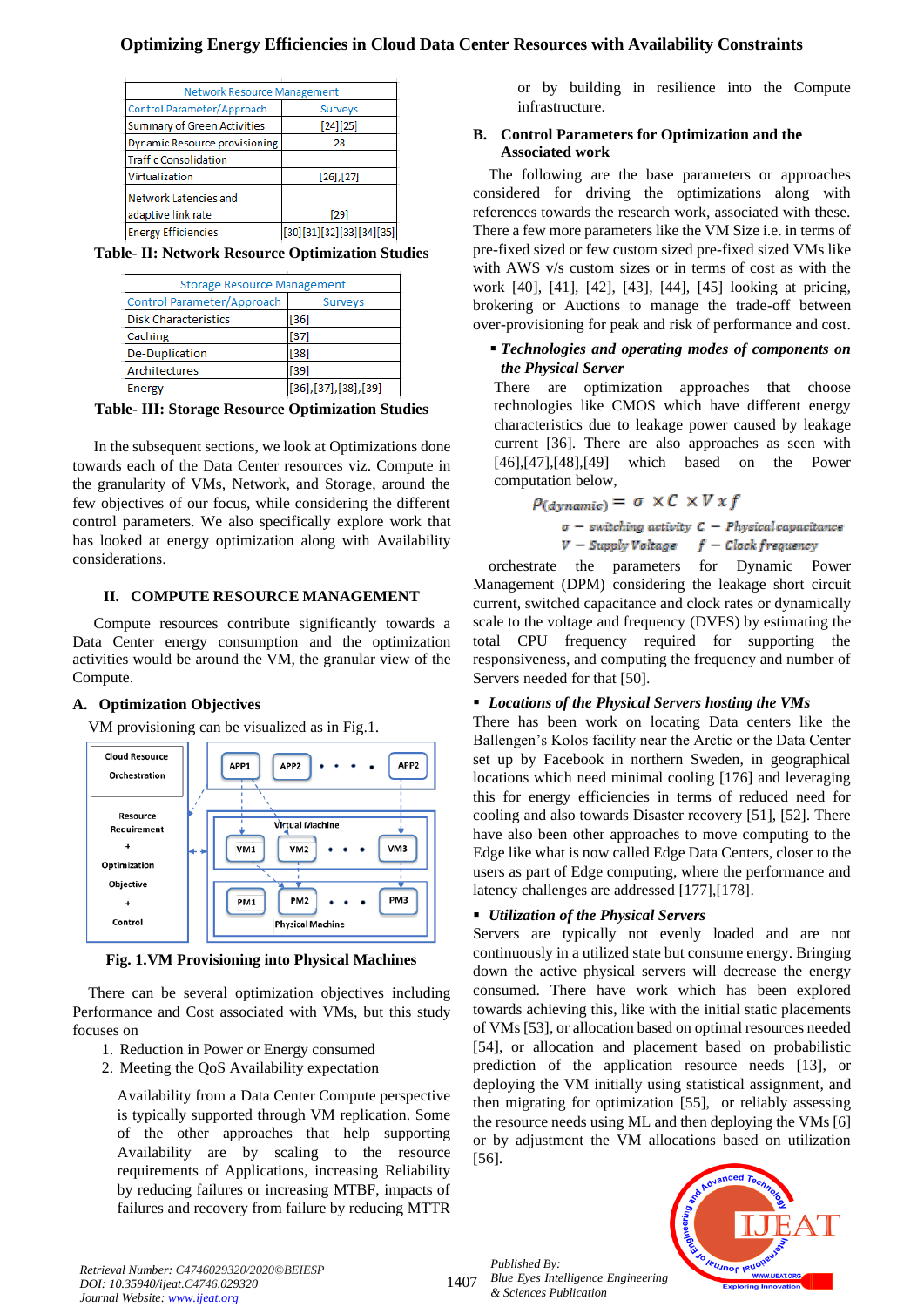

This optimization could also be done by Reallocations or Dynamic placements of the VMs into the Physical Machines [57], [12].

## ■ *QoS Factors*

Redundancies built through Replication are supported by provisioning and scheduling multiple copies of the VMs as needed to support the QoS Availability requirement. There are various approaches for VM placement which factor in Availability as seen with the Survey [23].

There are ones which, as a policy keep the availability in context and look to allocate resources to either scale horizontally or vertically as with [58],[59]. Approach as with [60] focuses on Resilience to support Availability using an Exact solution based on heuristics. The approach in [61] forms a failover group to support Availability by being aware of the component availability characteristic and their interdependencies. Some approaches as with [62] increase the fault tolerance of the VMs using mechanisms as Virtualization Fault Tolerance (VFT) by extending Xen and Nebula. The approach in [63] models Availability using Markov-based models to reduce the number of faults. Approaches as with [64] support Application Availability, after VM provisioning by keeping track of the health of the VM through Heartbeat and migration as needed. There are approaches like [65] define an Availability, Migration and Recovery policy for a VM, and look to support VM availability through migration.

## ▪ *Orchestration of provisioning & Scheduling of VMs to the Physical Servers*

All of the above orchestration approaches from the choice of the technologies and operating modes to the utilization of the Servers are looking indirectly for energy efficiencies. Approaches as with [66] look at focusing the workload to a small number of physical nodes to enhance Energy efficiencies [67] or using five diverse power management policies [68]. The work in [69] considers the high resource dynamics, latencies of taking the processors to low power states uses a meta-scheduler to map VMs to Servers using utilization based on the workload prediction. Mistral, a framework [70] has been used to control and orchestrate for efficiencies towards energy and performance. The approach in [71] estimates the energy consumed and schedules based on the same. Other work as with [72],[73],[74],[75],[76],[77],[78],[79],[80],[81],[82]

orchestrate VMs to the Physical Machines with a focus on conservation of energy.

## **C. Energy-Efficient Optimization with Availability constraints**

There have been approaches that have looked at scheduling VMs while keeping energy and Reliability as a constraint as with [83]. The approach in [84] characterizes workload data, and clusters the same for both user and VM requests, and orchestrates resources, by estimating the future workload and thus scaling for energy efficiencies and Availability. Some other approaches have looked at enhancing the Availability by using Reliability, like the Availability and Maintainability (RAM) model to analyze the riskiness and the impact of interactions between different components and enabling identification and taking measures for energy efficiencies [85].

The approach in [86] uses the lowest energy cost with minimal deadline miss ratio (thereby increasing Availability) as a significant factor for migration for fault resolution. The work in [87] models support for Availability, by dividing Cloud Data Centers into a hierarchy of failure zones viz. a complete Data Center, a Zone or a Sector or an Aisle or a Rack or a Server within a Data Center which has the granular probability of failure. VM replicas are scheduled to different failure zones navigating a hierarchical tree based on the survivability of the failure zone and thus supporting Availability. Energy optimization is then done within the failure zone by the choice of the Physical machine with the lowest energy cost using Gravity Algorithm, an enhanced variant of the Hill Climbing Algorithm providing a Global Minima, and thus supporting Availability with optimization for energy efficiencies.

In the case of faults in the environment, there has been work to reduce the time for which the Data Center equipment would need to be down, by monitoring the events raised using a multilayer node event processing (MNEP) mechanism and thus increase its Availability [88].

Cooling and improper management of temperature will have an impact on the optimal functioning and operation of the Data Center resources. The work in [67] considers the temperature of these active devices and ensures that the cooling system is functioning appropriately for the optimal performance of the resources.

All of the above approaches look at QoS Availability as an additional constraint over the Energy efficiencies while scheduling VMs to PMs.

## **III. NETWORK RESOURCE MANAGEMENT**

Data Center Networking typically has the goal of ensuring that latencies observed during data exchanges are acceptable and support the QoS requirements of the Applications. These goals are challenging due to the need for the network, to scale and be efficient in terms of energy and cost.

The following sections discuss the Optimization objectives and the control parameters for achieving these objectives and the research work towards them.

## **A. Optimization Objectives**

Given the focus on the reduction of Energy and Availability of the Data Center Network resources, although there can be several other optimization objectives including cost, Performance (considered with Availability), this study focuses on

- 1. Reduction in Power or Energy consumed
- 2. Meeting the QoS Availability expectation

Given that there is no standard articulation of Network Availability in a Data Center we define it as the ability to support expected throughput with acceptable latencies, even under a non-uniform volume of traffic, with provisioned Network Capacities, within the Reliability & Failure characteristics of the available Network Infrastructure.

*Published By: Blue Eyes Intelligence Engineering & Sciences Publication* 



*Retrieval Number: C4746029320/2020©BEIESP DOI: 10.35940/ijeat.C4746.029320 Journal Website[: www.ijeat.org](http://www.ijeat.org/)*

1408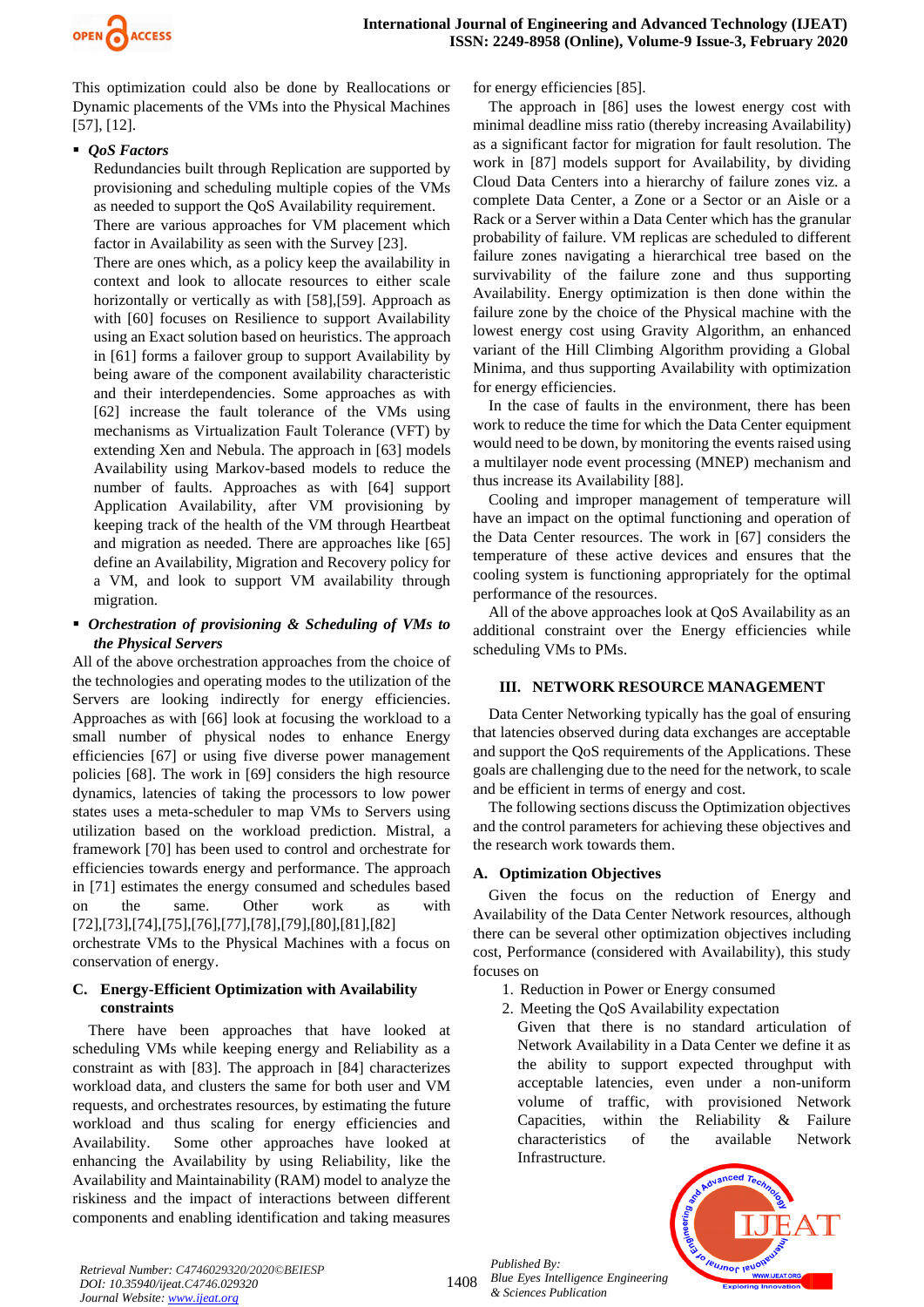## **B. Control Parameters for Optimization and the Associated work**

The following parameters are considered for controlling the Network optimizations viz. Architecture, choice of technologies and operating modes, consolidation and balancing of the loads and virtualization which facilitates scaling, resiliency to faults and energy optimization.

These optimization approaches and the references to the research work associated with them are as below:

#### ▪*Architecture or topology of the Data Center Network*

The choice of the Architecture has a bearing on the scalability, cost, fault tolerance and power consumption of the DCN.



\* These Could be Electrical or Optical or a Hybrid of both

## **Fig. 2. High-Level Classification of NW Architecture**

Different work towards the Architectures as in Fig.2. look to address some of the network issues and influence energy consumed as below:

- Switch centric, where the focus is interconnection, routing and connecting users to the cloud, and work as in [89],[90],[91],[92] addresses over-subscription, agility, server-to-server traffic flow load balancing, etc.
- Server centric Architectures where packet forwarding and routing forms the core of the Architecture as in [92], [93], [94]

These Architectures have different energy profiles and positively increases energy efficiencies in some specific scenarios. The Balanced Tree Switch Centric Architecture a variant of [89] is found to consumes the least power irrespective of the number of Servers.

## ▪ *Technologies of the Network Components and their Operating modes*

The choice of technology of the Network components, whether Electrical, Optical or Hybrid, for the network to send across packets, has a bearing on the energy consumed, bandwidth and the ability to send to higher distances are deliberated in [95],[96],[97],[98], [99],[100].

Network devices like the hubs, switches, and routers have operating modes that conserve energy and devices are orchestrated as with [101], to move the devices into these states for the max amount of time. Techniques like DVS, DVFS have also been employed in conjunction with the VM computes to achieve the optimization goals as with [46],[47],[48],[49],[50],[102],[103].

There have also been activities to route network traffic in a manner, which enables network devices to be moved to low power states as in [104], [105] for energy-efficiency. Network speeds or rates have been adopted through DVM or by shaping traffic into bursts, in [106], based on the load determined as optimal or practical (using history).

# ▪ *Network Static and Dynamic load management*

Network traffic tends to be bursty. Thus, factoring in the load, either based on historic patterns or dynamically based on the network state, will actively manage the power consumed of the network components and thus help towards the optimization objectives.

There have been approaches [105],[107],[108],[109] which look to allocate computing resources and network paths simultaneously which can minimize energy consumption. There have also been approaches as with [110] where the load-based energy consumption profile is factored in for energy-aware routing. The work in [111], [112] look to selectively and transparently move idle devices to a low power state. There has been work as in [113], where VM placements are made with the awareness of traffic.

# ▪ *Virtualization*

There have been researched approaches that optimize energy efficiencies through VM migrations using Virtualization, where services are moved around transparently as if connected to the same switch, thus helping the migration of VMs [109]. Virtualization could be implemented as a software component or using additional Hardware like fabric managers while factoring in the Network load as seen in [89], [90], [114]. VM live migrations have also been implemented which factor in the network load added due to the migration, and ensure effective bandwidth utilization [66], [115].

There have also been approaches like [89] where a special flat addressing scheme is used for separating the Server names and location making it location-independent addressing. Similar location-independent addressing is used while consolidating network load and traffic into a select cluster thus enabling lightly loaded devices to be moved to a low power state. [90] uses Pseudo MACs to handle issues related to VLANs, ACLs, Broadcast domains.

Some approaches like [116], [117] look at traffic flow routing with energy reduction as a focus. There are also SDN based algorithmic approaches in [118],[119], which have been looked at for energy efficiencies.

# **QoS** factors

There has been work towards making the network to be Available, by supporting workload beyond the provisioned capacity, by migrating unmodified workloads to other Data Centers while retaining the networking configuration parameters as with [120].

There have also been various approaches to support Availability by addressing non-uniformity of workloads and failures, like by balancing the load in various points on the network [121],[122] or by assessing the risk of failures and recovery times to support resilience [123], or by using different architectures [124]. There have been approaches that look to avoid congestion by Multipathing [125], or by dynamically reconfiguring and creating latency-sensitive paths based on the size of workflows as with [126], [127], [128] while keeping the planned latencies.



1409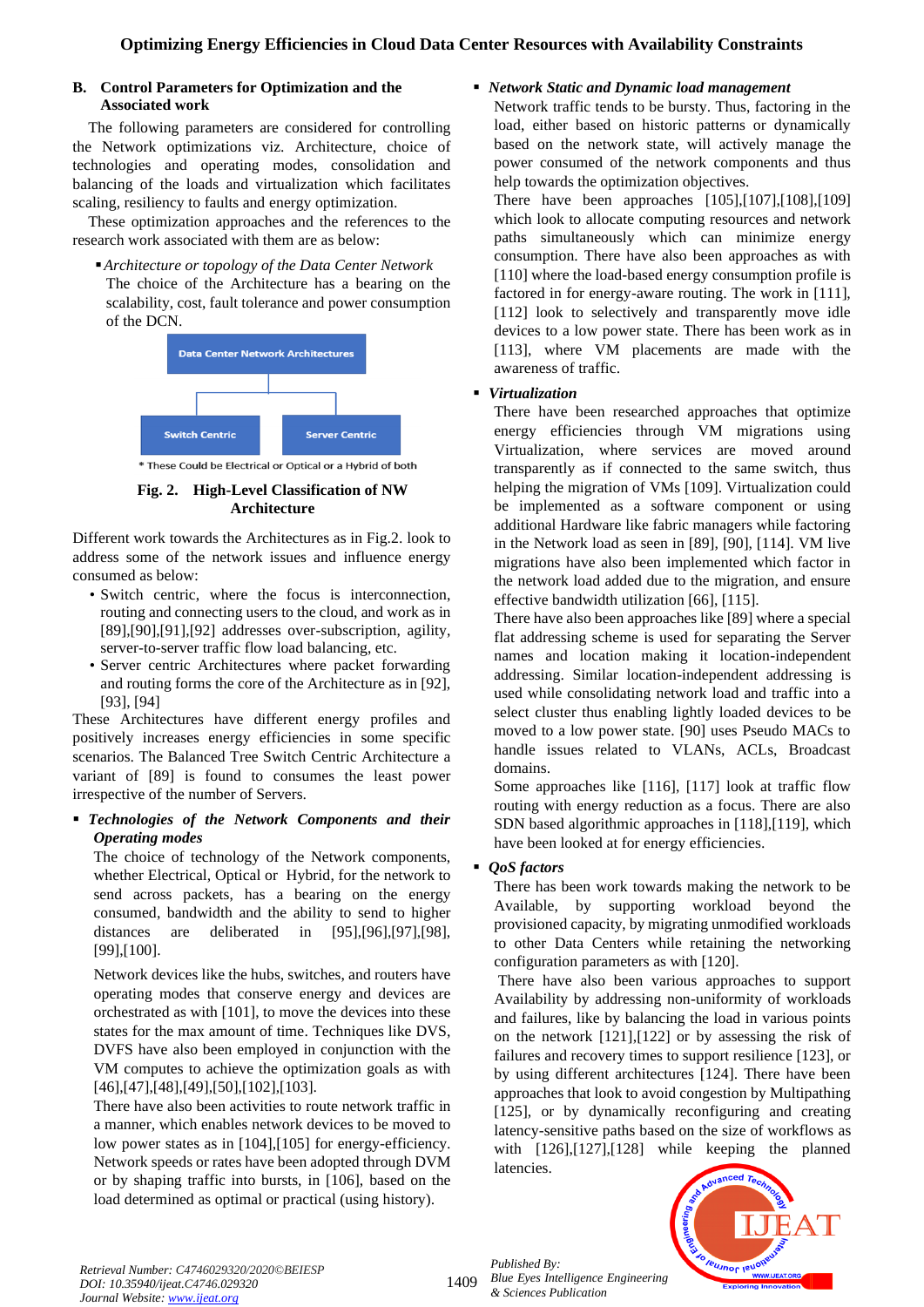

An approach like in [124] considers different architectures to address the risk of failures and those like [129] use heterogeneous network service chaining to support network service availability.

## **C. Energy-Efficient Optimization with Availability constraints**

There have been approaches that consider Network Energy Efficiencies with the QoS Availability constraint in a Data Center environment.

There's been work towards providing Availability by managing the bandwidth and the duration of the bandwidth of network paths used for communication, factoring in the energy efficiency and orchestrating the schedule of the data flow based on the heuristics of the communication pattern [130] at the time of VM Scheduling.

There have also been approaches which have looked to manage the responsiveness and Latency to ensure Availability during high workload, by using Multipathing and using the multiple paths for Availability through redundancy [131] or by using predictive ML-based Auto scaling mechanisms which manage responsiveness and latency aligned to the QoS expectation [132], or by avoiding congestion through per packet-based energy-aware segment routing and load balancing in SDNs while turning of links for energy efficiencies [133].

Some approaches have looked at the impacts of moving network devices into energy-conserving low power states [134] which typically may increase the failure rate of the devices and thus the Availability [135]. There are also work which have explored in Optical core networks, usage of optical components for energy efficiencies and the trade-off for acceptable failure rates for non-impact to Availability [136]. Some approaches have also looked at supporting Availability by avoiding blocking probability in the network as a trade-off to energy [137]. Given that the components can fail, some approaches have looked at graceful degradation of performance on component failure, keeping the energy as a constraint and supporting Availability through redundancy and failover [138].

#### **IV. STORAGE RESOURCE OPTIMIZATION**

Storage components are estimated to have ~27% influence on the performance and the energy consumption in a Data Center. The capacity needing to be supported by the Storage devices has been geometrically increasing and is expected to be around 2PB. This leads to challenges for supporting IO performance, Size, Energy, Reliability, Availability, Security, etc.

## **A. Optimization Objective**

Several optimizing goals can exist on the Storage components of the Data Center to ensure that all the challenges are addressed effectively. We have chosen the following objectives as part of our study

- 1. Reduction in Power or Energy consumed
- 2. Meeting the QoS Availability expectation Given that there is no standard definition of Storage Availability in a Data Center, we define it as the ability to support storage capacity when needed, with

read and write latencies meeting the expectations for the workload, with reliability in terms of resilience and recoverability of the data in case of errors/failures or Data corruption.

#### **B. Control Parameters for Optimization and the Associated work**

The following parameters are considered for controlling the Storage optimizations viz. choice of components and devices based on the technologies, or disk modes and states, or by using techniques like Caching, Load balancing, Tiering or Virtualization for IO performance and effective utilization of the disks, or by reducing the data footprint to be stored in the Data Center, or by optimizing on the capacity and energy consumed or by keeping the focus on Reliability and Availability by factoring in faults of the storage devices.

These optimization approaches and the references to the research work associated with them are as below

## ▪ *Choice of storage components and devices based on technologies*

There has been work on considering different kinds of HDDs in terms of form-factor, capacity, operational speed of disks, energy, protocols which they can support like the IDE, SATA, SAS, SCSI, FC with different design objectives and overheads, or technologies like SSDs, DRAMs, NVRAMs, etc. in [139], [140], [141] and [142].

There have also been approaches that have looked at grouping disks of different technologies to build a disk hierarchy with low and high-power disks, and use this tiering as a mechanism for the optimization. [143], [144].

## ▪ *Disk Mode and States:*

Disks have modes where the speed of the disk spindles as with DRPM can be varied and they also have a low power consumption inactive state and a normal active state, which can be orchestrated for power efficiencies. Approaches as with [147], [148] have used DRPM for energy efficiencies. There have also been approaches that spin down disk adaptively for managing power distributed to the disk drive [139].

Approaches have been proposed to keep the disks in the Inactive state, by keeping the data access to locations which need lower power [146] [149]. There are also approaches which based on the workload, offload the data to different permanent stores to reduce the spin down and spin of disks [157] or in disk arrays where data is concentrated to a few disks with Popular Data Concentration PDC [158] to enable moving disks to low power states. These have also been explored in RAID-based systems, where RAID data blocks have been grouped together and dynamically rearranged based on the workload to enable most disks to be power-saving modes as with [150]. There have also been approaches that manage the storage queue depth for power efficiencies keeping the performance in context as with [151].

1410 *Published By: Blue Eyes Intelligence Engineering & Sciences Publication* 



*Retrieval Number: C4746029320/2020©BEIESP DOI: 10.35940/ijeat.C4746.029320 Journal Website[: www.ijeat.org](http://www.ijeat.org/)*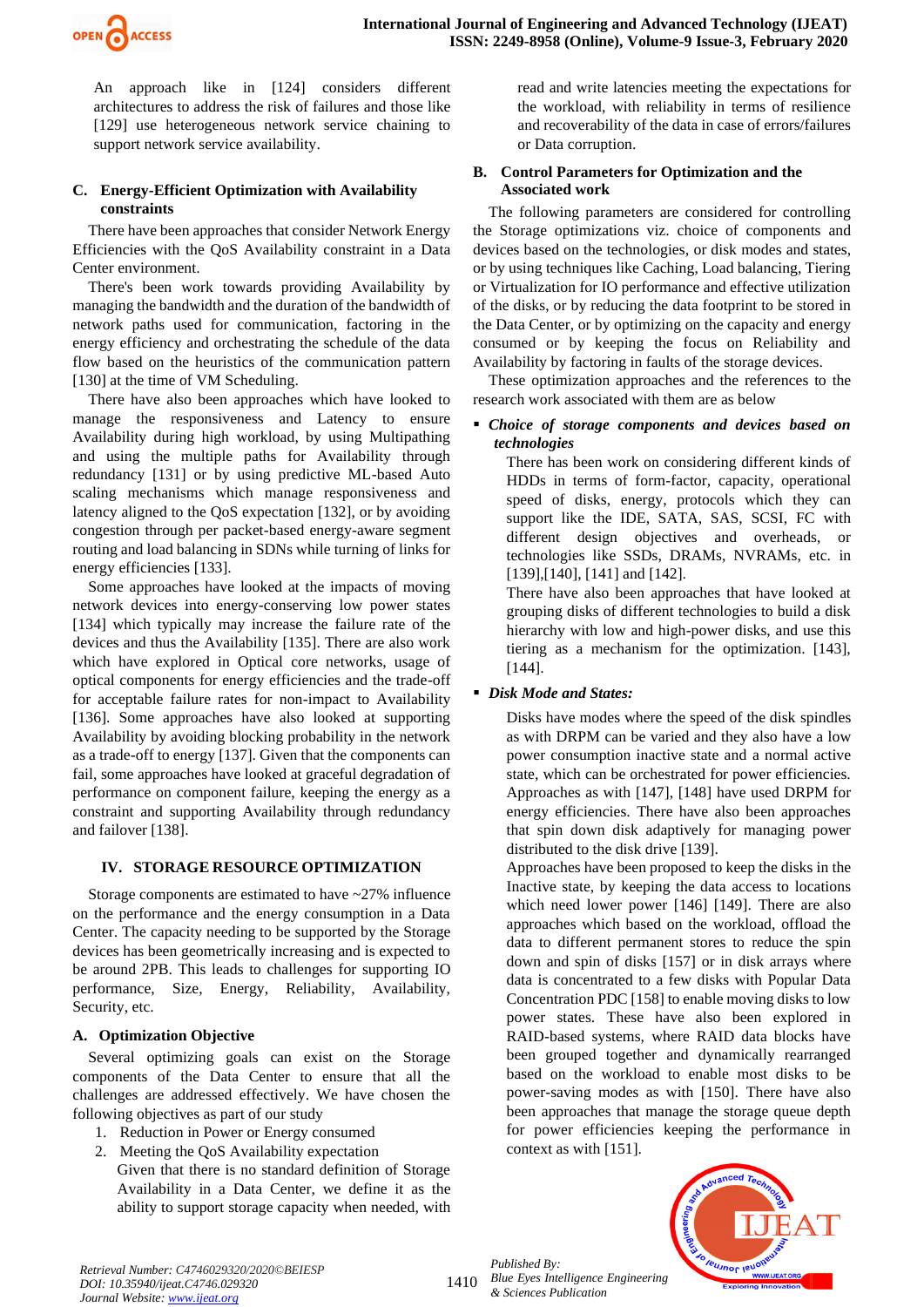## ▪ *Cache Based Approaches*

There have been several approaches that have looked at Caching as a mechanism for optimizing energy and performance.

Some of them have a small amount of NVcache built into the Disks which help with the performance as with [139]. The MAID approach [152], based on the workload/Application profile, uses a small number of the total available drives as a data cache for all the data and provides energy efficiencies by moving the rest of the disks to power-saving state. The work in [149] looks to lay out the data with power in consideration, into a cache disk based on the Application profile. There have been other optimization approaches using Cache, which populate the cache based on a prediction from historic traces [153] or structure the writes to the disks from the cache with energy into consideration [154].

There are also cache-aware algorithms which when working with RAIDs use techniques like TRAs to increase the hits to the cache, and thus reduce the need to access the disks for longer times and allow the disks to be in the spun-down state and conserve power [155] or use hierarchical caches as with [156] or use TRCs and TRDs (Transformable Reads on Cache's or Disk's) for energy conservation. The approach in [153] uses offline-online Power-aware Algorithms that address Cache misses and cache replacement using storage management policies and optimize on energy.

## ▪ *IO Load Sharing*

There have been approaches towards provisioning Storage IO resources based on the workload to ensure IO performance, by considering simple fairness, like proportional share allocation or approaches like the reward Scheduler which provides an incentive to processes which have better runtime characteristics [163], or a scheduling policy like vFair for sharing the IO load regardless of IO workload pattern [164], or a scheduling approach where a fair share is computed, and when bottlenecked, provide a share proportional to the fair share as in [165]. The approach in [166] looks to increase the load sharing capacity by using tiered storage consisting of SSDs and a technique like a reward scheduling which favors the clients whose IOs are less costly on the backend storage array. There are also approaches which use Hybrid disks and Hybrid Storage Algorithms for efficiencies [39].

## ▪ *Capacity Optimizing Technologies*

Given the increasing need for storage resources, usage of provisioned capacity has a significant bearing on all of the above optimizing parameters. Technologies like Delta snapshots, Thin provisioning, Advanced RAID, Data De-duplication and Compression [142] have been explored to reduce the data footprint and thus optimizing on the need for storage capacity and hence the energy in Data Centers.

## ▪ *Energy Efficiencies*

Several approaches have been considered in Data Centers which are focused on conserving energy consumed by the Storage devices. The orchestrations as seen with [146] to [158] above focus on energy efficiencies along with other control parameters.

There are also approaches where load-based optimization

for energy conservation in terms of multi-speed disks used in an environment with disk speeds are reduced based on the loads [167], switching off systems/disks in the cluster with optimization based on load balancing [162].

There has also been work that looks at the stimulus responses of a disk [159] and models the dynamic power characteristics for a historic workload IO traces [160], which in turn is used for predicting the energy characteristics and optimization for energy efficiencies [161]. The approach with [168] assesses the data patterns and distributes the data onto a hybrid set of devices. These are also followed inside enterprise-class storage arrays which are hosted in Data Center, by implementing heuristics-based policies to drive the data into a heterogeneous set of disks like SSD and HDDs both through initial allocation and through automatic migration [169].

# ▪ *Optimizations based on Availability*

There have been approaches as with [170] where a local Storage Array in the Application environment is used to front a Cloud Storage array in a Cloud Datacenter, and pseudo availability is supported by using heartbeats to identify the accessibility of the Data Center Storage Array.

There are approaches as in [171] where virtual storage is created within the storage device and in case of issues/errors/failures, the data is rebuilt within the device transparent to the Application and thus supporting Availability. The work in [172] uses a thin layer of Storage management and provides tolerance to failures by sharding and associating the shards with parity or error correction codes and thus supports recreation even in case of non-availability of the replications and a Hierarchical Storage policy, and data spreading policy has been used to tolerate failures and thus increasing the Availability.

## **C. Energy-Efficient Optimization with Availability constraints**

There are approaches as with [162] which using the SSD Staged, Energy Efficient Object Storage Architecture, which uses a small SSD staging layer, complemented with niche Algorithms, and provides performance and energy enhancements, without compromising on Availability. The work in [174], caps the power of the storage device in a power-controlled mode, by adjusting the storage transaction queue depth for I/O performance, and thus supports Availability. The work by [37] considers technologies like SSDs, NVM and techniques like Caching and Tiering to increase Availability by considering performance, replication, reliability and energy awareness. There is also work by [175] which overprovisions and uses two data storage areas in memory with energy consideration and alleviates the failure characteristics of SSDs by minimizes the impact of wear and thus supports Availability.

*Published By: Blue Eyes Intelligence Engineering & Sciences Publication* 



*Retrieval Number: C4746029320/2020©BEIESP DOI: 10.35940/ijeat.C4746.029320 Journal Website[: www.ijeat.org](http://www.ijeat.org/)*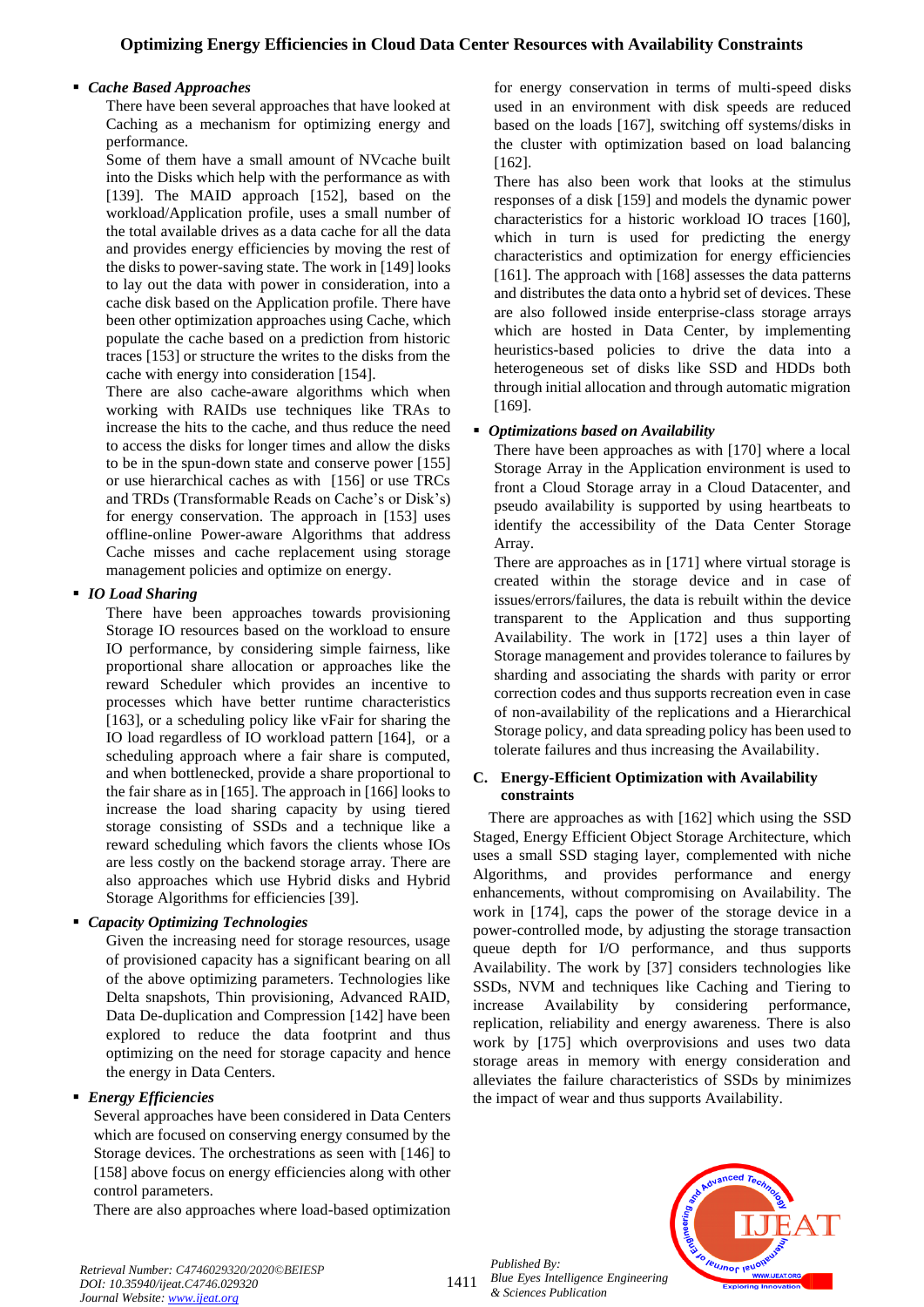

#### **V. RESULTS AND DISCUSSION**

All the work discussed above based on the different control parameters or approaches can be summarized as in Table IV below.

| <b>Summary of the Research Work References</b> |                                                                                          |                                   |                                              |  |  |  |
|------------------------------------------------|------------------------------------------------------------------------------------------|-----------------------------------|----------------------------------------------|--|--|--|
|                                                | Considerations to Energy                                                                 | Considerations to<br>Availability | Considerations to Energy and<br>Availability |  |  |  |
| Compute                                        | $[6]$ , [12], [13], [36],<br>$[40]$ to $[57]$ , $[66]$ to $[82]$ ,<br>$[176]$ to $[178]$ | $[23]$ , [58] to [65]             | $[67]$ , $[83]$ to $[88]$                    |  |  |  |
| Network                                        | $[46]$ to $[50]$ , $[66]$ ,<br>$[89]$ to $[119]$                                         | $[120]$ to $[129]$                | $[130]$ to $[138]$                           |  |  |  |
| Storage                                        | $[39]$ , $[139]$ to $[172]$                                                              | $[170]$ to $[172]$                | [37],[162],[174],[175]                       |  |  |  |

 **Table- IV: Summary of the Research Work References**

Given that Availability is predominantly supported by Redundancy, supporting Availability in most scenarios increases the energy consumption in the Data Center. Thus, approaches that look to optimize energy efficiency should also simultaneously consider Availability, as there may be a need for a trade-off. As can be seen from Table IV above, a significant amount of work is focused only on the independent optimization goals of Energy and Availability, with very less focus on Energy along with Availability.

#### **VI. CONCLUSION**

There have been several diverse research approaches considering the energy efficiencies of Data Center Resources for specific contexts as seen above. These approaches ensure the adequate but optimal capacity of resources to be available in the Data Center to support the needs of the Applications, at a minimal cost, while supporting QoS requirements like Performance, Reliability, Availability, etc.

As seen in Table IV, most Energy Optimization activities in the Data Center have kept energy as the sole focus. There are also a few approaches that have only considered the Availability requirements. There have not been many studies that have factored in Energy and Availability requirements simultaneously, which at times may need a trade-off. So, using the interpretation of Availability as discussed above for each of the Data Center resources, this study identifies the need for considering approaches for Energy while factoring in Availability simultaneously across the different Data Center Resources.

#### **REFERENCES**

- 1. A. Naskos, A. Naskos, E. Stachtiari, P. Katsaros, and A. Gounaris, "Probabilistic Model Checking at Runtime for the Provisioning of Cloud Resources."
- 2. U. Sharma, P. Shenoy, S. Sahu, and A. Shaikh, "A cost-aware elasticity provisioning system for the cloud," in Proceedings - International Conference on Distributed Computing Systems, 2011, pp. 559–570.
- 3. S. Zaman and D. Grosu, "A Combinatorial Auction-Based Mechanism for Dynamic VM Provisioning and Allocation in Clouds," in IEEE Transactions on Cloud Computing, 2013, vol. 1, no. 2, pp. 129–141.
- 4. G. F. Anastasi, E. Carlini, M. Coppola, and P. Dazzi, "QBROKAGE: A genetic approach for QoS cloud brokering," in IEEE International Conference on Cloud Computing, CLOUD, 2014, pp. 304–311.
- 5. B. Jennings and R. Stadler, "Resource Management in Clouds: Survey and Research Challenges."
- 6. T. le Duc, "Machine Learning Methods for Reliable Resource Provisioning in Edge-Cloud Computing: A Survey," 2019.
- 7. Kumar, Mohit, et al. "A comprehensive survey for scheduling techniques in cloud computing." Journal of Network and Computer Applications 2019.
- 8. Z. Zoltán´ and Z. Mann, "Allocation of Virtual Machines in Cloud Data Centers-A Survey of Problem Models and Optimization Algorithms \*.'
- 9. M. Masdari, F. Salehi, M. Jalali, and M. Bidaki, "A Survey of PSO-Based Scheduling Algorithms in Cloud Computing," Journal of Network and Systems Management, vol. 25, no. 1, pp. 122–158, 2017.
- 10. W. J. et al. Li J, Yang S, "Research on Dynamic Virtual Machine Scheduling Strategy Based on Improved Genetic Algorithm."
- 11. Kumar, Pawan, and Rakesh Kumar. "Issues and challenges of load balancing techniques in cloud computing: A survey." ACM Computing Surveys (CSUR) 51.6: 120. 2019
- 12. Mukati, Lalit, and Arvind Upadhyay. "A Survey on Static and Dynamic Load Balancing Algorithms in Cloud Computing." Available at SSRN 3365568, 2019.
- 13. S. K. Panda and P. K. Jana, "Load balanced task scheduling for cloud computing: a probabilistic approach," Knowledge and Information Systems, vol. 61, no. 3, pp. 1607–1631, Dec. 2019.
- 14. Kathpal, Chesta, and Ritu Garg. "Survey on Fault-Tolerance-Aware Scheduling in Cloud Computing." In Information and Communication Technology for Competitive Strategies, pp. 275-283. Springer, Singapore, 2019.
- 15. Khattar, Nagma, Jagpreet Sidhu, and Jaiteg Singh. "Toward energy-efficient cloud computing: a survey of dynamic power management and heuristics-based optimization techniques." The Journal of Supercomputing: 1-61. 2019
- 16. G. Prasad Babu and A. K. Tiwari Associate Professor, "Energy Efficient Scheduling Algorithm for Cloud Computing Systems Based on Prediction Model," Int. J. Advanced Networking and Applications, pp. 4013–4018, 2019.
- 17. D. Kapil, E. S. Pilli, and R. C. Joshi, Live Virtual Machine Migration Techniques: Survey and Research Challenges.
- 18. Ahmad, Raja Wasim, et al. "A survey on virtual machine migration and server consolidation frameworks for cloud data centers." Journal of Network and Computer Applications 52: 11-25. 2015
- 19. V. Medina and J. Manuel García, "A Survey of Migration Mechanisms of Virtual Machines," vol. 46, 2014.
- 20. T. Mastelic, A. Oleksiak, H. Claussen, I. Brandic, J.-M. Pierson, and A. v Vasilakos, "Cloud computing: A survey on energy efficiency," ACM Computing Surveys, vol. 47, no. 2, pp. 1–36, 2015.
- 21. S. W. Han, S. D. Min, and H. M. Lee, "Energy-efficient VM scheduling for big data processing in cloud computing environments," Journal of Ambient Intelligence and Humanized Computing, 2019.
- 22. Z. Tao et al., "A Survey of Virtual Machine Management in Edge Computing," 2019.
- 23. Nabi, Mina, Maria Toeroe, and Ferhat Khendek. "Availability in the cloud: State of the art." Journal of Network and Computer Applications 60: 54-67. 2016
- 24. A. P. Bianzino, C. Chaudet, D. Rossi, and J.-L. Rougier, "A Survey of Green Networking Research."
- 25. U. Samee, et al., "Green networks," J Supercomput.
- 26. S. Nanda and T.-C. Chiueh, "A Survey on Virtualization Technologies." 27. Chowdhury, NM Mosharaf Kabir, and Raouf Boutaba. "A survey of
- network virtualization." Computer Networks 54.5: 862-876. 2010 28. Ł. Budzisz et al., "Dynamic Resource Provisioning for Energy
- Efficiency in Wireless Access Networks: a Survey and an Outlook." 29. K. Bilal et al., "A survey on Green communications using Adaptive Link
- Rate," Cluster Computing, vol. 16, no. 3, pp. 575–589, Sep. 2013. 30. R. Bolla, R. Bruschi, F. Davoli, and F. Cucchietti, "Energy efficiency in the future internet: A survey of existing approaches and trends in energy-aware fixed network infrastructures," IEEE Communications Surveys and Tutorials, vol. 13, no. 2, pp. 223–244, 2011.
- 31. G. Luigi Valentini et al., "An overview of energy efficiency techniques in cluster computing systems," vol. 16, pp. 3–15, 2013.
- 32. S. Zeadally et al., "Energy-efficient networking: past, present, and future," J Supercomput, vol. 62, pp. 1093–1118, 2012.
- 33. A. Hammadi and L. Mhamdi, "A survey on architectures and energy efficiency in Data Center Networks," Computer Communications, vol. 40, pp. 1–21, 2014.
- 34. C. Fang, C., Yu, F.R., Huang, T., Liu, J. and Liu, Y. A survey of green information-centric networking: Research issues and challenges. IEEE Communications Surveys & Tutorials, 17(3), pp.1455-1472. 2015
- 35. Ge, Chang, Zhili Sun, and Ning Wang. "A survey of power-saving techniques on data centers and content delivery networks." IEEE Communications Surveys & Tutorials 15.3: 1334-1354. 2012
- 36. A. Beloglazov, R. Buyya, C. Lee, A. Zomaya, and Y. C. Lee, "A Taxonomy and Survey of Energy-Efficient Data Centers and Cloud Computing Systems," 2012.



*Retrieval Number: C4746029320/2020©BEIESP DOI: 10.35940/ijeat.C4746.029320 Journal Website[: www.ijeat.org](http://www.ijeat.org/)*

1412 *Blue Eyes Intelligence Engineering & Sciences Publication* 

*Published By:*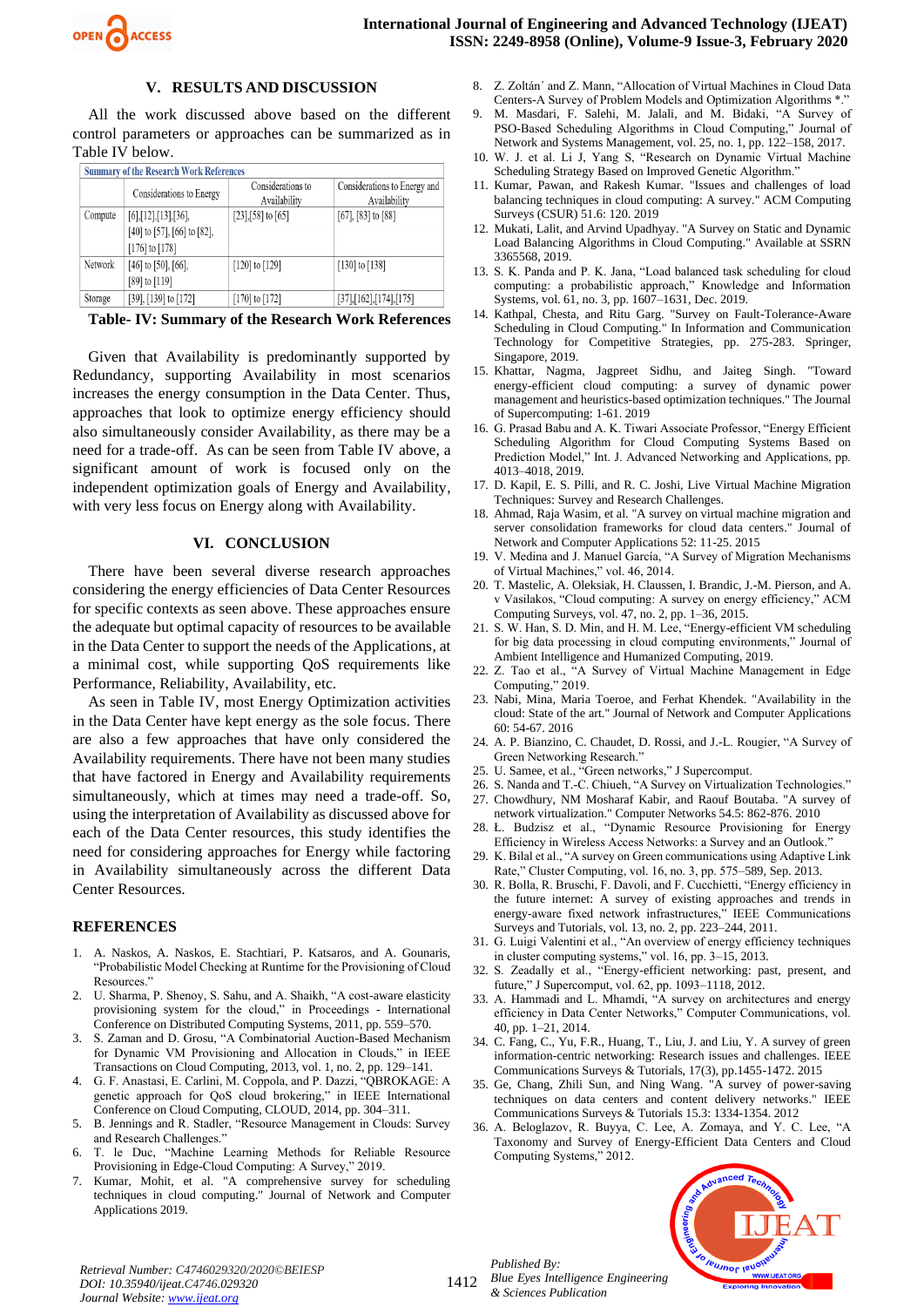- 37. M. Hoseinzadeh, "A Survey on Tiering and Caching in High-Performance Storage Systems," Apr. 2019.
- 38. Neelaveni, P., and M. Vijayalakshmi. "A survey on deduplication in cloud storage." Asian J. Inf. Technol 13.6: 320-330. 2014
- 39. Niu, Junpeng, Jun Xu, and Lihua Xie. "Hybrid storage systems: a survey of architectures and algorithms." IEEE Access 6: 13385-13406. 2018
- 40. J. Tordsson, R. S. Montero, R. Moreno-Vozmediano, and I. M. Llorente, "Cloud brokering mechanisms for optimized placement of virtual machines across multiple providers," Future Generation Computer Systems, vol. 28, no. 2, pp. 358–367, Feb. 2012.
- 41. L. Tomás and J. Tordsson, "Improving cloud infrastructure utilization through overbooking," ACM International Conference Proceeding Series, no. August, 2013.
- 42. T. Truong Huu and J. Montagnat, "Virtual resources allocation for workflow-based applications distribution on cloud infrastructure," pp. 1–6, 2010.
- 43. Lucas-Simarro, Jose Luis, et al. "Scheduling strategies for optimal service deployment across multiple clouds." Future Generation Computer Systems 29.6: 1431-1441. 2013
- 44. Song, Zz, Xiaojing Zhang, and Clas Eriksson. "Data center energy and cost-saving evaluation." Energy Procedia 75: 1255-1260. 2015
- 45. X. Sui and H.-F. Leung, "An Adaptive Bidding Strategy in Multi-Round Combinatorial Auctions for Resource Allocation
- 46. Lorch, Jacob R., and Alan Jay Smith. "PACE: A new approach to dynamic voltage scaling." IEEE Transactions on Computers 53.7: 856-869. 2004.
- 47. V. Haldar, C. W. Probst, V. Venkatachalam, and M. Franz, "Virtual-Machine Driven Dynamic Voltage Scaling."
- 48. D. Lago, E. R. M Madeira, and L. Fernando Bittencourt, "Power-Aware Virtual Machine Scheduling on Clouds Using Active Cooling Control and DVFS," in Proceedings ACM 9th International Workshop on Middleware for Grids, Clouds and e-Science, 2011, p. 2
- 49. S. Lee and T. Sakurai, "Run-time Voltage Hopping for Low-power Real-time Systems," 2000
- 50. J.S. Chase, D.C. Anderson, P.N. Thakar, A.M. Vahdat, R.P. Doyle, Managing energy and server resources in hosting centers, in: Proceedings of the 18th ACM Symposium on Operating Systems Principles, ACM, New York, NY, USA, pp. 103–116, 2011
- 51. A. Khosravi, S. Kumar Garg, and R. Buyya, "Energy and Carbon-Efficient Placement of Virtual Machines in Distributed Cloud Data Centers."
- 52. B. Spinnewyn, R. Mennes, J. F. Botero, and S. Latré, "Resilient application placement for geo-distributed cloud networks," Journal of Network and Computer Applications, vol. 85, pp. 14–31, 2017.
- 53. A. Moreau, et al., "From Data Center Resource Allocation to Control Theory and Back," 2010.
- 54. Chang, Fangzhe, Jennifer Ren, and Ramesh Viswanathan. "Optimal resource allocation in clouds." 2010 IEEE 3rd International Conference on Cloud Computing. IEEE, 2010.
- 55. C. Mastroianni, M. Meo, and G. Papuzzo, "Self-economy in cloud data centers: Statistical assignment and migration of virtual machines," in Lecture Notes in Computer Science, 2011, vol. 6852 LNCS, no. PART 1, pp. 407–418.
- 56. Mao, M., Li, J. and Humphrey, M., 2010, October, "Cloud Auto-Scaling with Deadline and Budget Constraints." IEEE/ACM International Conference on Grid Computing
- 57. Y.B.Chen, et al., "Method and apparatus of dynamically allocating resources across multiple virtual machines," 2013.
- 58. W. Wang and H. Chen, "An availability-aware virtual machine placement approach for dynamic scaling of cloud applications," in IEEE 9th International Conference on Ubiquitous Intelligence and Computing, 2012, pp. 509–516.
- 59. J. Yang, C. Liu, Y. Shang, Z. Mao, and J. Chen, "Workload Predicting-Based Automatic Scaling in Service Clouds," 2013.
- 60. S. Bart et al., "Resilient application placement for geo-distributed cloud networks Reference: Institutional repository IRUA Resilient Application Placement for Geo-Distributed Cloud Networks," pp. 14–31, 2017.
- 61. M. Jammal, A. Kanso, and A. Shami, "CHASE: Component High Availability-Aware Scheduler in Cloud Computing Environment,' 2015.
- 62. C. T. Yang, J. C. Liu, C. H. Hsu, and W. L. Chou, "On improvement of cloud virtual machine availability with virtualization fault tolerance mechanism," Journal of Supercomputing, vol. 69, no. 3, pp. 1103–1122, Sep. 2014.
- 63. D. Mani and A. Mahendran, "Availability modeling of a fault-tolerant cloud computing system," International Journal of Intelligent Engineering and Systems, vol. 10, no. 1, pp. 154–165, 2017.
- 64. J. R. and M. S. S. S. C. Vijay, "Providing application high availability in highly-available virtual machine environments," 2013.
- 65. L. A. 55. Chodroff, B.E., Edelstein, A.S., Harper, R.E., Kanaskar, M., Schildhauer, W.F., Schneider, M.S., and Tomek, "Controlling an availability policy for a virtual machine based on changes in a real-world environment," 2011.
- 66. E. Pinheiro, R. Bianchini, E. v Carrera, and T. Heath, "Load Balancing and Unbalancing for Power and Performance in Cluster-Based Systems," 2001.
- 67. C.-C. Lin, P. Liu, and J.-J. Wu, "Energy-efficient Virtual Machine Provision Algorithms for Cloud Systems," 2011
- 68. R. Raghavendra, et al., No ''power'' struggles: coordinated multi-level power management for the data center, SIGARCH Computer Architecture News 36 (1) 48-59 2008
- 69. Jeyarani, Rajarathinam, N. Nagaveni, and R. Vasanth Ram. "Design and implementation of adaptive power-aware virtual machine provisioner (APA-VMP) using swarm intelligence." Future Generation Computer Systems 28.5: 811-821. 2012
- 70. Jung, Gueyoung, et al. "Mistral: Dynamically managing power, performance, and adaptation cost in cloud infrastructures." 2010 IEEE 30th International Conference on Distributed Computing Systems. IEEE, 2010.
- 71. N. Kim, J. Cho, and E. Seo, "Energy-credit scheduler: An energy-aware virtual machine scheduler for cloud systems," Future Generation Computer Systems, vol. 32, pp. 128–137, 2014.
- 72. A. Beloglazov, J. Abawajy, and R. Buyya, "Energy-aware resource allocation heuristics for efficient management of data centers for Cloud computing," Future Generation Computer Systems, vol. 28, pp. 755–768, 2012.
- 73. K. Le, J. Zhang, J. Meng, R. Bianchini, Y. Jaluria, and T. D. Nguyen, Reducing Electricity Cost Through Virtual Machine Placement in High-Performance Computing Clouds. 2011.
- 74. Y.-C. Lee et al., "Energy-efficient utilization of resources in Cloud computing systems," Article in The Journal of Supercomputing, 2010.
- 75. B. Li, J. Li, J. Huai, T. Wo, Q. Li, and L. Zhong, "EnaCloud: An Energy-saving Application Live Placement Approach for Cloud Computing Environments," 2009.
- 76. H. Liu, C.-Z. Xu, H. Jin, J. Gong, and X. Liao, Performance and Energy Modeling for Live Migration of Virtual Machines. 2011.
- 77. L. Liu et al., GreenCloud: A New Architecture for Green Data Center General Terms. 2009.
- 78. Kansal, Nidhi Jain, and Inderveer Chana. "An empirical evaluation of energy-aware load balancing technique for a cloud data center." Cluster Computing 21.2: 1311-1329. 2018
- 79. S. K. Mishra, D. Puthal, B. Sahoo, S. K. Jena, and M. S. Obaidat, "An adaptive task allocation technique for green cloud computing," Journal of Supercomputing, vol. 74, no. 1, pp. 370–385, Jan. 2018.
- 80. F. Juarez, J. Ejarque, and R. M. Badia, "Dynamic energy-aware scheduling for parallel task-based application in cloud computing," Future Generation Computer Systems, vol. 78, pp. 257–271, 2018.
- 81. S. Ismaeel and A. Miri, "Real-Time Energy-Conserving VM-Provisioning Framework for Cloud-Data Centers," in IEEE 9th Annual Computing and Communication Workshop and Conference (CCWC), 2019, pp. 0765–0771.
- 82. S. Ismaeel, R. Karim, and A. Miri, "Proactive dynamic virtual-machine consolidation for energy conservation in cloud data centers," Journal of Cloud Computing, vol. 7, no. 1, Dec. 2018.
- 83. S. S. Gill et al., "Holistic resource management for sustainable and reliable cloud computing: An innovative solution to a global challenge," The Journal of Systems & Software, vol. 155, pp. 104–129, 2019.
- 84. S. Ismaeel, A. Al-Khazraji, and A. Miri, "Energy-Consumption Clustering in Cloud Data Centre," in 3rd MEC International Conference on Big Data and Smart City (ICBDSC), IEEE, 2016, pp. 1–6.
- 85. M. Kunbaz and J. Bieser, "An innovative approach for harmonizing availability and energy efficiency in data centers: A case study," International Review of Applied Sciences and Engineering, vol. 10, no. 1, pp. 93–99, 2019.
- 86. S. M. Ghoreyshi, "Energy-efficient resource management of cloud datacenters under fault tolerance constraints," 2013.
- 87. D. Sitaram, H. L. Phalachandra, S. Gautham, H. v. Swathi, and S. Tp, "Energy-efficient Data Center management under availability constraints," 9th Annual IEEE International Systems Conference, SysCon 2015 - Proceedings, pp. 377–381, 2015.
- 88. V. Matko and B. Brezovec, "Improved Data Center Energy Efficiency and Availability with Multilayer Node Event Processing," 2018.
- 89. A. Greenberg et al., "VL2: A scalable and flexible data center network," Communications of the ACM, vol. 54, no. 3, pp. 95–104, Mar. 2011.
- 90. R. N. Mysore et al., PortLand: A Scalable Fault-Tolerant Layer 2 Data Center Network Fabric. 2009.



*Retrieval Number: C4746029320/2020©BEIESP DOI: 10.35940/ijeat.C4746.029320 Journal Website[: www.ijeat.org](http://www.ijeat.org/)*

1413

*Published By:*

*Blue Eyes Intelligence Engineering & Sciences Publication*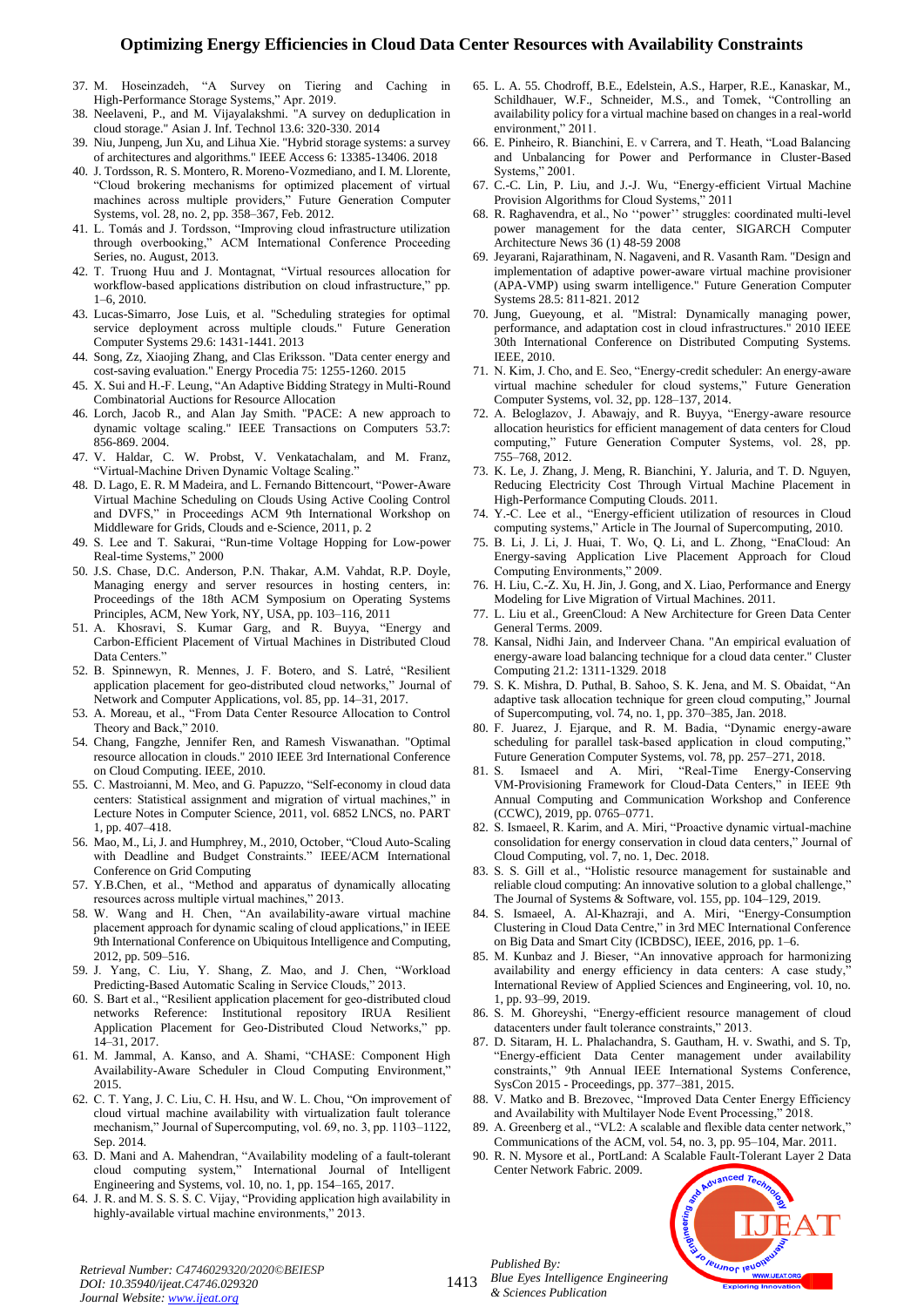

- 91. M. Al-Fares, A. Loukissas, and A. Vahdat, "A scalable, commodity data center network architecture," ACM SIGCOMM Computer Communication Review, vol. 38, no. 4, p. 63, 2008.
- 92. A. Greenberg, P. Lahiri, D. A. Maltz, P. Patel, and S. Sengupta, Towards a Next-Generation Data Center Architecture: Scalability and Commoditization. 2008.
- 93. C. Guo, H. Wu, K. Tan, L. Shi, Y. Zhang, and S. Lu, DCell: A Scalable and Fault-Tolerant Network Structure for Data Centers. 2008.
- 94. D. Li, C. Guo, H. Wu, K. Tan, Y. Zhang, and S. Lu, "FiConn: Using Backup Port for Server Interconnection in Data Centers."
- 95. N. Farrington et al., Helios: A Hybrid Electrical/Optical Switch Architecture for Modular Data Centers. 2010.
- 96. C. Kachris and I. Tomkos, "A Survey on Optical Interconnects for Data Centers," IEEE COMMUNICATIONS SURVEYS & TUTORIALS, vol. 14, no. 4.
- 97. H. J. Chao, K.-L. Deng, and Z. Jing, "PetaStar: A Petabit Photonic Packet Switch," IEEE JOURNAL ON SELECTED AREAS IN COMMUNICATIONS, vol. 21, no. 7, 2003.
- 98. A. Gladisch, "Power efficiency of optical versus electronic access networks Wireless Big Data for Smart Network Optimization and Resource Management View project," 2014.
- 99. G. Wang et al., c-Through: Part-time Optics in Data Centers. 2010.
- 100. M Żal Optical Switching and Networking, "Energy-efficient optical switching nodes based on banyan-type switching fabrics," Elsevier, 2019.
- 101. M. Gupta and S. Singh, "Greening of the internet," in Proceedings of the 2003 conference on Applications, technologies, architectures, and protocols for computer communications - SIGCOMM '03, 2003, p. 19.
- 102. L. Shang, L.-S. Peh, and N. K. Jha, "Dynamic Voltage Scaling with Links for Power Optimization of Interconnection Networks."
- 103. T. Horvath, T. Abdelzaher, K. Skadron, and X. Liu, "Dynamic Voltage Scaling in Multi-tier Web Servers with End-to-end Delay Control."
- 104. N. Vasić and D. Kostić, "Energy-aware traffic engineering," in Proceedings of the e-Energy 2010 - 1st Int'l Conf. on Energy-Efficient Computing and Networking, 2010, pp. 169–178.
- 105. Tomás, Luis, et al. "Network-aware meta-scheduling in advance with the autonomous self-tuning system." Future Generation Computer Systems 27.5: 486-497. 2011
- 106. S. Nedevschi, L. Popa, G. Iannaccone, S. Ratnasamy, and D. Wetherall, "Reducing Network Energy Consumption via Sleeping and Rate-Adaptation."
- 107. E. K. M. Koseoglu, "Optimizing Energy Consumption in Cloud Data Center Resources," Future Generation Computer Systems, vol. 4, pp. 576–589, 2010.
- 108. A. Beloglazov, J. Abawajy, and R. Buyya, "Energy-aware resource allocation heuristics for efficient management of data centers for Cloud computing," Future Generation Computer Systems, vol. 28, pp. 755–768, 2012.
- 109. A. Greenberg, J. Hamilton, D. A. Maltz, and P. Patel, "The Cost of a Cloud: Research Problems in Data Center Networks."
- 110. C. Panarello, A. Lombardo, G. Schembra, and M. Mellia, "Energy-saving and network performance: a trade-off approach," pp. 41–50, 2010.
- 111. M. Allman, K. Christensen, B. Nordman, and V. Paxson, "Enabling an Energy-Efficient Future Internet Through Selectively Connected End Systems \*.
- 112. K. Christensen, C. Gunaratne, B. N.-C., 2004, "The next frontier for communications networks: power management," Elsevier.
- 113. X. Meng, V. Pappas, and L. Zhang, Improving the Scalability of Data Center Networks with Traffic-aware Virtual Machine Placement.
- 114. A. Stage and T. Setzer, CLOUD: Network-Aware Migration Control and Scheduling of Differentiated Virtual Machine Workloads. 2009.
- 115. A. Beloglazov and R. Buyya, "Energy-Efficient Resource Management in Virtualized Cloud Data Centers."
- 116. W. Fang, X. Liang, S. Li, L. Chiaraviglio, and N. Xiong, "VMPlanner: Optimizing virtual machine placement and traffic flow routing to reduce network power costs in cloud data centers," Computer Networks, vol. 57, no. 1, pp. 179–196, 2013.
- 117. B. Addis, A. Capone, G. Carello, L. G. Gianoli, and B. Sansò, "Energy management through optimized routing and device powering for greener communication networks," IEEE/ACM Transactions on Networking, vol. 22, no. 1, pp. 313–325, Feb. 2014.
- 118. P. Charalampou and E. D. Sykas, "An SDN Focused Approach for Energy-Aware Traffic Engineering in Data Centers."
- 119. Kaljic, Enio, et al. "A Survey on Data Plane Flexibility and Programmability in Software-Defined Networking." IEEE Access 7: 47804-47840. 2019
- 120. T. Koponen et al., "Network Virtualization in Multi-tenant Datacenters Network Virtualization in Multi-tenant Datacenters," p. 203, 2014.
- 121. J. P. G. Sterbenz et al., "Resilience and survivability in communication networks: Strategies, principles, and survey of disciplines," Computer Networks, vol. 54, pp. 1245–1265, 2010.
- 122. M. Alizadeh et al., "CONGA: Distributed Congestion-Aware Load Balancing for Datacenters," 2014.
- 123. C. Meixner, Cloud Network Resiliency in Optical Networks. 2016.
- 124. M. Handley et al., "Re-architecting datacenter networks and stacks for low latency and high performance," 2017.
- 125. C. Hernandez Benet, A. J. Kassler, T. Benson, and G. Pongracz, "MP-HULA: Multipath Transport Aware Load Balancing Using Programmable Data Planes," vol. 18, 2018.
- 126. W. M. Mellette, R. Das, Y. Guo, R. Mcguinness, A. C. Snoeren, and G. Porter, "Expanding across time to deliver bandwidth efficiency and low latency," 2019.
- 127. H. Almasi, H. Rezaei, M. U. Chaudhry, and B. Vamanan, "Pulser: Fast congestion response using explicit incast notifications for Data Center networks," IEEE Workshop on Local and Metropolitan Area Networks, vol. 2019-July, 2019.
- 128. R. Wang, S. Mangiante, A. Davy, L. Shi, and B. Jennings, QoS-aware Multipathing in Datacenters Using Effective Bandwidth Estimation and SDN.
- 129. Yang, Hyunsik, Cong-Phuoc Hoang, and Younghan Kim. 'Architecture for Virtual Network Function's High Availability in Hybrid Cloud Infrastructure." 2018 IEEE Conference on Network Function Virtualization and Software Defined Networks (NFV-SDN). IEEE, 2018.
- 130. A. Dalvandi, "Time aware virtual machine placement and routing for power efficiency in data centers," 2016.
- 131. I. Bouras, R. Figueiredo, M. Poss, and F. Zhou, "Minimizing energy and link utilization in ISP backbone networks with multi-path routing: a bi-level approach," Optimization Letters, 2019.
- 132. R. Moreno-Vozmediano, R. S. Montero, E. Huedo, and I. M. Llorente, "Efficient resource provisioning for elastic Cloud services based on machine learning techniques," Journal of Cloud Computing, vol. 8, no. 1, Dec. 2019.
- 133. Ghuman, Karanjot Singh, and Amiya Nayak. "Per-packet based energy-aware segment routing approach for data center networks with SDN." 2017 24th International Conference on Telecommunications (ICT). IEEE, 2017.
- 134. L. Chiaraviglio, et al., "Lifetime-Aware Cloud Data Centers: Models and Performance Evaluation," 2016.
- 135. Chiaraviglio, Luca, et al. "Is green networking beneficial in terms of device lifetime?." IEEE Communications Magazine 53.5: 232-240. 2015
- 136. P. Wiatr, J. Chen, P. Monti, and L. Wosinska, "Energy Efficiency and Reliability Tradeoff in Optical Core Networks," 2014.
- 137. Wiatr, Pawel, Paolo Monti, and Lena Wosinska. "Power savings versus network performance in dynamically provisioned WDM networks." IEEE Communications Magazine 50.5: 48-55. 2012
- 138. Li, Zhenhua, and Yuanyuan Yang. "RRect: A novel server-centric data center network with high power efficiency and availability." IEEE Transactions on Cloud Computing 2018
- 139. T. Bisson, S. A. Brandt, and D. D. E. Long, "A Hybrid Disk-Aware Spin-Down Algorithm with I/O Subsystem Support.<sup>1</sup>
- 140. Y. Deng, "Exploiting the performance gains of modern disk drives by enhancing data locality," Information Sciences, vol. 179, pp. 2494–2511, 2009.
- 141. Y. Deng, "What is the Future of Disk Drives, Death or Rebirth?" ACM Computing Surveys, vol. X, 2010.
- 142. A. G. Yoder, "Energy Efficient Storage Technologies for Data Centers," in Workshop on Energy-Efficient Design, 2010.
- 143. Bohrer, Patrick J., et al. "Data storage on a multi-tiered disk system." U.S. Patent No. 6,925,529. 2 Aug. 2005.
- 144. D. Cohn and M. Kistler, "Multiple disk data storage systems for reducing power consumption," 2007.
- 145. A. Hylick, R. Sohan, A. Rice, and B. Jones, "An Analysis of Hard Drive Energy Consumption."
- 146. Y. Deng, "Exploiting the performance gains of modern disk drives by enhancing data locality," Information Sciences, vol. 179, pp. 2494–2511, 2009.
- 147. Y. Kim, S. Gurumurthi, and A. Sivasubramaniam, "Understanding the performance-temperature interactions in disk I/O of server workloads," Proceedings - International Symposium on High-Performance Computer Architecture, vol. 2006, pp. 179–189, 2006.
- 148. "Saving Data center power by reducing hdd spin speed," 2009.



*Retrieval Number: C4746029320/2020©BEIESP DOI: 10.35940/ijeat.C4746.029320 Journal Website[: www.ijeat.org](http://www.ijeat.org/)*

1414 *Blue Eyes Intelligence Engineering & Sciences Publication* 

*Published By:*